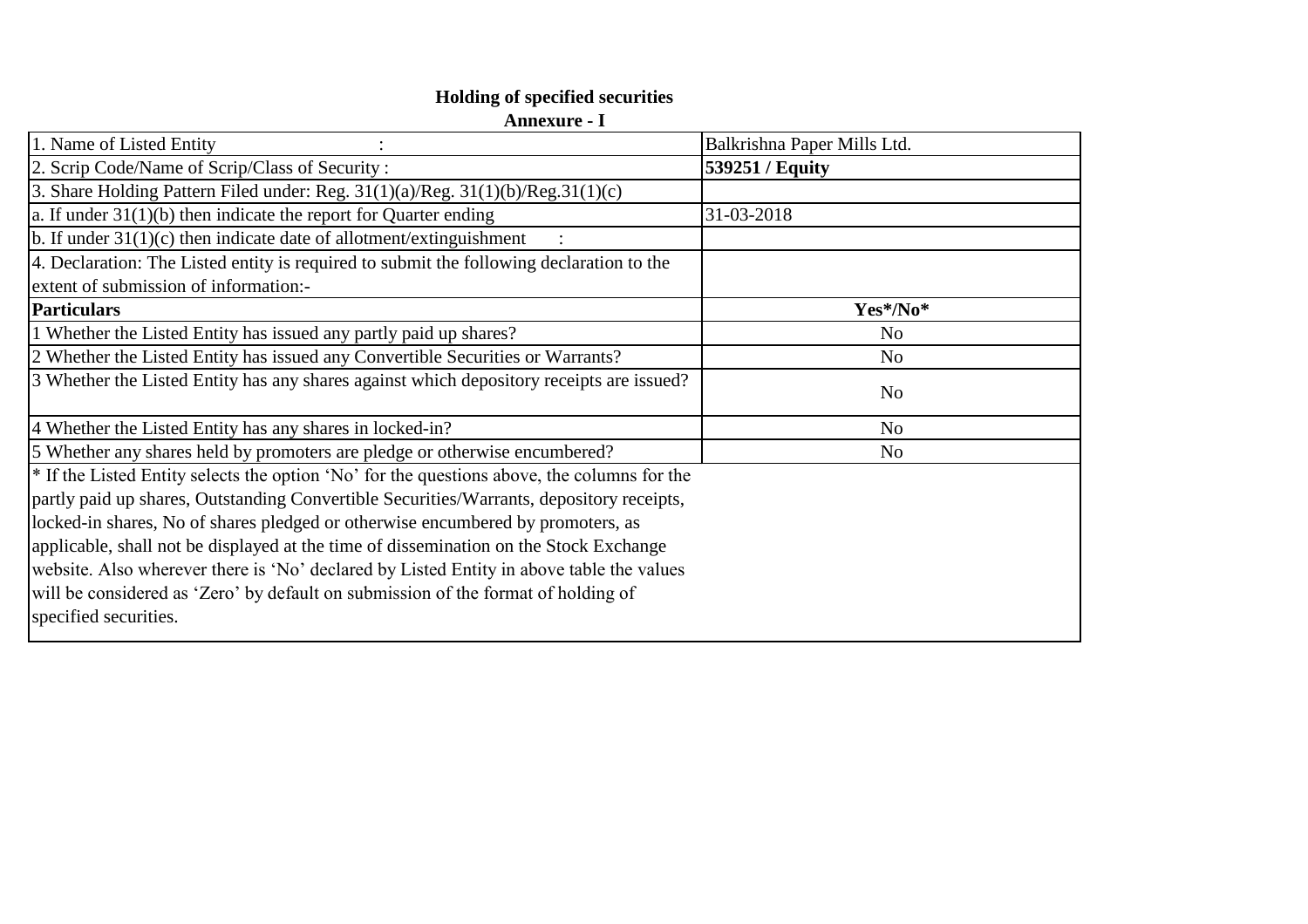**Name of the Company : Script Code : Equity As on : 31-03-2018**

| <b>Category</b><br>(I)     | <b>Category of shareholder</b><br>(II) | <b>Nos. of shareholders</b><br>(III) | No. of fully<br>shares held<br>(IV) | <b>No. of Partly</b><br>paid up equity paid-up equity<br>shares held<br>(V) | No. of shares<br>underlying<br><b>Depository</b><br><b>Receipts</b><br>(VI) | Total nos.<br>shares held<br>$(VII) =$<br>$\vert (IV)+(V)+(VI) \vert$ | Shareholding as a $\%$<br>of total no. of shares<br>(calculated as per<br><b>SCRR, 1957)</b><br>(VIII)<br>As a % of $(A+B+C2)$ | Class eg: X | Number of Voting Rights held in each class of Shares<br>securities<br>(IX)<br><b>No of Voting Rights</b><br><b>Class</b><br><b>Total</b><br>eg:Y | $\vert$ as a %<br>of<br>$(A+B+$<br>$\mathbf{C}$ | Underlyi<br>ng<br>Outstan<br>ding<br>Total   converti  <br>ble<br>securitie | No. of Sharehol<br>$\vert$ ding, as $\vert$<br>$a\%$<br>  assumin<br>g full<br>conversi<br>on of<br>  converti  <br>ble<br>securitie<br>$\binom{including}{s}$ (as a<br>  percenta | Number of<br>(XII)<br>No.<br>(a) | <b>Locked in shares</b><br>As a $%$<br>of total<br><b>Shares</b><br>held<br>(b) | <b>Number of</b><br><b>Shares pledged</b><br>or otherwise<br>encumbered<br>(XIII)<br>No.<br>(a) | As a<br>$%$ of<br>total<br><b>Shares</b><br>held<br>(b) | Number of<br>equity shares<br>held in<br>dematerialized<br>form<br>(XIV) |
|----------------------------|----------------------------------------|--------------------------------------|-------------------------------------|-----------------------------------------------------------------------------|-----------------------------------------------------------------------------|-----------------------------------------------------------------------|--------------------------------------------------------------------------------------------------------------------------------|-------------|--------------------------------------------------------------------------------------------------------------------------------------------------|-------------------------------------------------|-----------------------------------------------------------------------------|------------------------------------------------------------------------------------------------------------------------------------------------------------------------------------|----------------------------------|---------------------------------------------------------------------------------|-------------------------------------------------------------------------------------------------|---------------------------------------------------------|--------------------------------------------------------------------------|
|                            | $(A)$ Promoter & Promoter Group        | 35                                   | 6405875                             |                                                                             |                                                                             | 6405875                                                               | 59.65                                                                                                                          | 6405875     | 6405875                                                                                                                                          | 59.65                                           |                                                                             | 59.65                                                                                                                                                                              |                                  |                                                                                 |                                                                                                 |                                                         | 6405875                                                                  |
|                            | $(B)$  Public                          | 12197                                | 4333969                             |                                                                             |                                                                             | 4333969                                                               | 40.35                                                                                                                          | 4333969     | 4333969                                                                                                                                          | 40.35                                           |                                                                             | 40.35                                                                                                                                                                              |                                  |                                                                                 |                                                                                                 |                                                         | 4159539                                                                  |
|                            | (C) Non Promoter- Non Public           |                                      |                                     |                                                                             |                                                                             |                                                                       |                                                                                                                                |             |                                                                                                                                                  |                                                 |                                                                             |                                                                                                                                                                                    |                                  |                                                                                 |                                                                                                 |                                                         |                                                                          |
| (C1) Shares underlying DRs |                                        |                                      |                                     |                                                                             |                                                                             |                                                                       |                                                                                                                                |             |                                                                                                                                                  |                                                 |                                                                             |                                                                                                                                                                                    |                                  |                                                                                 |                                                                                                 |                                                         |                                                                          |
|                            | $(C2)$ Shares held by Employee Trusts  |                                      |                                     |                                                                             |                                                                             |                                                                       |                                                                                                                                |             |                                                                                                                                                  |                                                 |                                                                             |                                                                                                                                                                                    |                                  |                                                                                 |                                                                                                 |                                                         |                                                                          |
|                            | <b>Total</b>                           | 12232                                | 10739844                            |                                                                             |                                                                             | 10739844                                                              | 100                                                                                                                            | 10739844    | 10739844                                                                                                                                         | 100                                             |                                                                             | <b>100</b>                                                                                                                                                                         |                                  |                                                                                 |                                                                                                 |                                                         | 10565414                                                                 |
|                            |                                        |                                      |                                     |                                                                             |                                                                             |                                                                       |                                                                                                                                |             |                                                                                                                                                  |                                                 |                                                                             |                                                                                                                                                                                    |                                  |                                                                                 |                                                                                                 |                                                         |                                                                          |

**Balkrishna Paper Mills Ltd.** 

Table I - Summary Statement holding of specified securities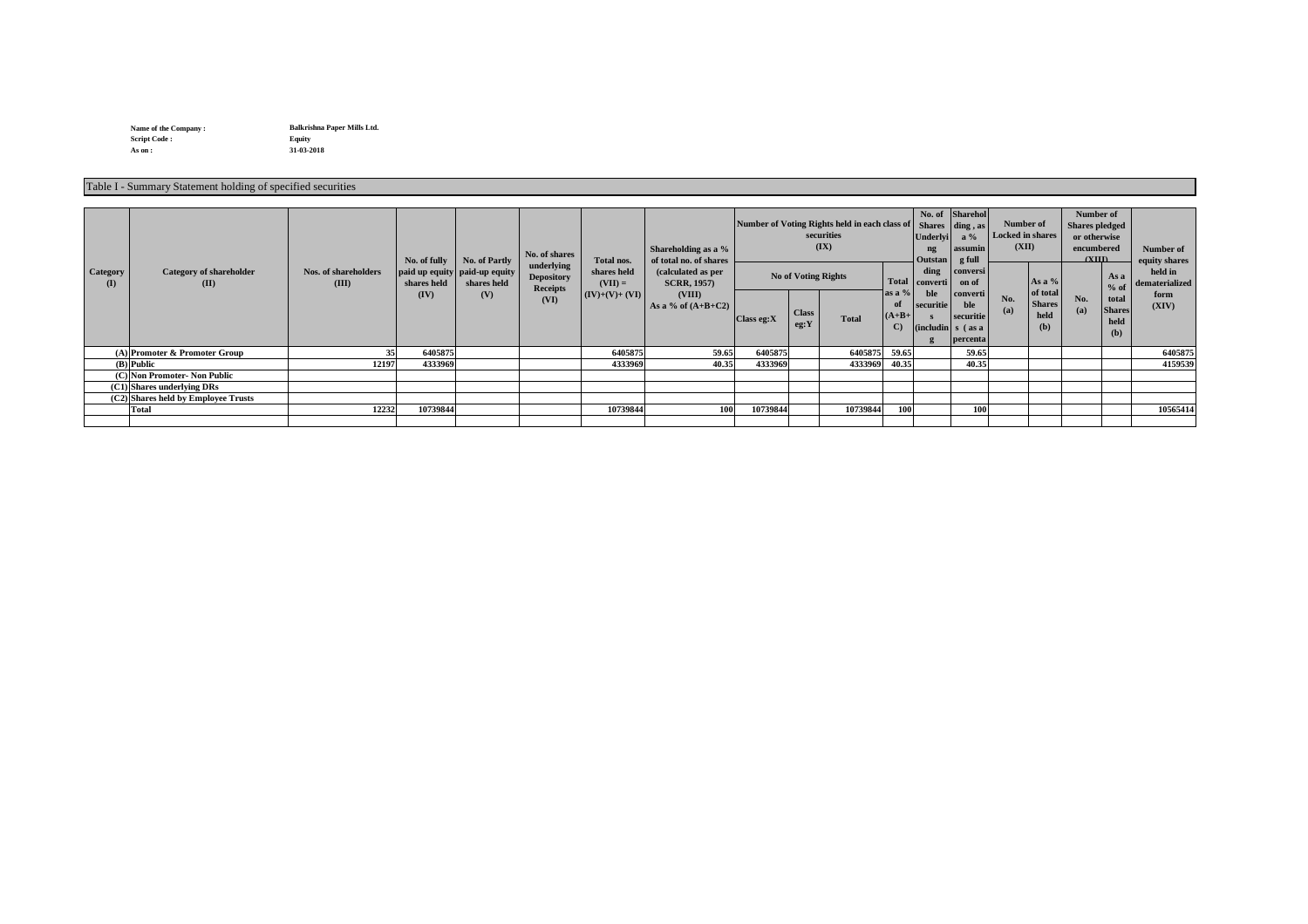|      |                                                                        |                       | No. of fully Partly paid- |                                 | Nos. of<br>shares                     | Total nos.                     | Shareholdin<br>$g\%$<br>calculated                |           | (IX)                       | Number of Voting Rights held in each class of<br>securities |                                       | No. of<br><b>Shares</b><br><b>Underlying</b><br>Outstandin                                | Shareholdin<br>g, as a %<br>assuming<br>full<br>conversion<br><b>of</b><br>convertible<br>securities (<br>as a<br>percentage<br>of diluted | <b>Number of Locked in</b><br>shares<br>(XII) |                                          | <b>Number of Shares</b><br>pledged or otherwise<br>encumbered<br>(XIII) |                                          | Number of<br>equity                                   |
|------|------------------------------------------------------------------------|-----------------------|---------------------------|---------------------------------|---------------------------------------|--------------------------------|---------------------------------------------------|-----------|----------------------------|-------------------------------------------------------------|---------------------------------------|-------------------------------------------------------------------------------------------|--------------------------------------------------------------------------------------------------------------------------------------------|-----------------------------------------------|------------------------------------------|-------------------------------------------------------------------------|------------------------------------------|-------------------------------------------------------|
|      | <b>Category &amp; Name of the</b><br><b>Shareholders</b><br><b>(I)</b> | No. of<br>shareholder | paid up<br>equity         | up equity<br>shares held<br>(V) |                                       | underlying $\vert$ shares held | as per<br>SCRR,                                   |           | <b>No of Voting Rights</b> |                                                             |                                       |                                                                                           |                                                                                                                                            |                                               |                                          |                                                                         |                                          | shares held<br>in<br>demateriali<br>zed form<br>(XIV) |
|      |                                                                        | (III)                 | shares held<br>(IV)       |                                 | Depository<br><b>Receipts</b><br>(VI) | $(VII =$<br>$IV+V+VI$          | 1957<br>As a % of<br>$(A+B+C2)$ Class X<br>(VIII) |           | <b>ClassY</b>              | <b>Total</b>                                                | % of Total<br><b>Voting</b><br>rights | Total as a   convertible  <br>securities<br><i>(including</i><br><b>Warrants</b> )<br>(X) |                                                                                                                                            | No.<br>(a)                                    | As a % of<br>total Shares<br>held<br>(b) | No.<br>(a)                                                              | As a % of<br>total shares<br>held<br>(b) |                                                       |
| $-1$ | Indian<br>Individuals/Hindu                                            |                       |                           |                                 |                                       |                                |                                                   |           |                            |                                                             |                                       |                                                                                           |                                                                                                                                            |                                               |                                          |                                                                         |                                          |                                                       |
| (a)  | undivided Family                                                       | 21                    | 1000281                   |                                 |                                       | 1000281                        | 9.31                                              | 1000281   |                            | 1000281                                                     | 9.31                                  |                                                                                           | 9.31                                                                                                                                       |                                               |                                          |                                                                         |                                          | 1000281                                               |
|      | <b>ARVINDKUMAR</b><br><b>MAHABIRPRASAD</b><br><b>PODDAR</b>            |                       | 10                        |                                 |                                       | 10                             |                                                   | <b>10</b> |                            | <b>10</b>                                                   |                                       |                                                                                           |                                                                                                                                            |                                               |                                          |                                                                         |                                          | <b>10</b>                                             |
|      | <b>RISHABH</b><br><b>SURESHKUMAR</b>                                   |                       | 10                        |                                 |                                       | 10                             |                                                   | <b>10</b> |                            | <b>10</b>                                                   |                                       |                                                                                           |                                                                                                                                            |                                               |                                          |                                                                         |                                          | <b>10</b>                                             |
|      | <b>PODDAR</b>                                                          |                       |                           |                                 |                                       |                                |                                                   |           |                            |                                                             |                                       |                                                                                           |                                                                                                                                            |                                               |                                          |                                                                         |                                          |                                                       |
|      | <b>SHYAMLATA</b><br><b>SURESHKUMAR</b><br><b>PODDAR</b>                |                       |                           |                                 |                                       | 10                             |                                                   | <b>10</b> |                            | <b>10</b>                                                   | $\Omega$                              |                                                                                           |                                                                                                                                            |                                               |                                          |                                                                         |                                          | <b>10</b>                                             |
|      | VIJAYLAXMI<br><b>ARVINDKUMAR</b><br><b>PODDAR</b>                      |                       |                           |                                 |                                       | 10                             |                                                   | <b>10</b> |                            | <b>10</b>                                                   |                                       |                                                                                           |                                                                                                                                            |                                               |                                          |                                                                         |                                          | <b>10</b>                                             |
|      | <b>ABHISHEK S PODDAR</b>                                               |                       | 11                        |                                 |                                       | 11                             |                                                   | 11        |                            | <b>11</b>                                                   | $\mathbf{v}$                          |                                                                                           |                                                                                                                                            |                                               |                                          |                                                                         |                                          | 11                                                    |
|      | <b>ANKIT PODDAR</b>                                                    |                       | 11                        |                                 |                                       | 11                             |                                                   | 11        |                            | <b>11</b>                                                   |                                       |                                                                                           |                                                                                                                                            |                                               |                                          |                                                                         |                                          | 11                                                    |
|      | <b>ANURAG</b><br><b>PAWANKUMAR</b><br><b>PODDAR</b>                    |                       | 11                        |                                 |                                       | 11                             |                                                   | 11        |                            | <b>11</b>                                                   |                                       |                                                                                           |                                                                                                                                            |                                               |                                          |                                                                         |                                          | 11                                                    |
|      | <b>AVNISH</b><br><b>PAWANKUMAR</b><br><b>PODDAR</b>                    |                       | 11                        |                                 |                                       | 11                             |                                                   | 11        |                            | <b>11</b>                                                   |                                       |                                                                                           |                                                                                                                                            |                                               |                                          |                                                                         |                                          | 11                                                    |
|      | <b>GAURAV PRAMOD</b><br><b>PODDAR</b>                                  |                       | 11                        |                                 |                                       | 11                             |                                                   | <b>11</b> |                            | <b>11</b>                                                   |                                       |                                                                                           |                                                                                                                                            |                                               |                                          |                                                                         |                                          | 11                                                    |
|      | <b>HARSHIT SHRIKISHAN</b><br><b>PODDAR</b>                             |                       | 11                        |                                 |                                       | 11                             |                                                   | <b>11</b> |                            | <b>11</b>                                                   |                                       |                                                                                           |                                                                                                                                            |                                               |                                          |                                                                         |                                          | 11                                                    |
|      | <b>RAJIV ARVIND KUMAR</b><br><b>PODDAR</b>                             |                       | 20                        |                                 |                                       | 20                             |                                                   | <b>20</b> |                            | 20                                                          |                                       |                                                                                           |                                                                                                                                            |                                               |                                          |                                                                         |                                          | 20                                                    |
|      | <b>DHARAPRASAD</b><br><b>RAMRIKHDAS</b><br><b>PODDAR</b>               |                       | 22                        |                                 |                                       | 22                             |                                                   | 22        |                            | 22                                                          |                                       |                                                                                           |                                                                                                                                            |                                               |                                          |                                                                         |                                          | 22                                                    |
|      | <b>PAWANKUMAR</b><br><b>DHARAPRASAD</b><br><b>PODDAR</b>               |                       | 33                        |                                 |                                       | 33                             |                                                   | 33        |                            | 33                                                          |                                       |                                                                                           |                                                                                                                                            |                                               |                                          |                                                                         |                                          | 33                                                    |
|      | <b>RAMESHKUMAR</b><br><b>DHARAPRASAD</b><br><b>PODDAR</b>              |                       | 33                        |                                 |                                       | 33                             |                                                   | 33        |                            | 33                                                          |                                       |                                                                                           |                                                                                                                                            |                                               |                                          |                                                                         |                                          | 33                                                    |
|      | <b>SHRIKISHAN</b><br><b>DHARAPRASAD</b><br><b>PODDAR</b>               |                       | 33                        |                                 |                                       | 33                             |                                                   | 33        |                            | 33                                                          |                                       |                                                                                           |                                                                                                                                            |                                               |                                          |                                                                         |                                          | 33                                                    |
|      | <b>GEETADEVI</b><br><b>DHARAPRASAD</b><br><b>PODDAR</b>                |                       | 1146                      |                                 |                                       | 1146                           | 0.01                                              | 1146      |                            | 1146                                                        | $\vert 0.01 \vert$                    |                                                                                           | 0.01                                                                                                                                       |                                               |                                          |                                                                         |                                          | 1146                                                  |
|      | <b>ASHADEVI</b><br><b>RAMESHKUMAR</b><br><b>PODDAR</b>                 |                       | 144261                    |                                 |                                       | 144261                         | 1.34                                              | 144261    |                            | 144261                                                      | 1.34                                  |                                                                                           | 1.34                                                                                                                                       |                                               |                                          |                                                                         |                                          | 144261                                                |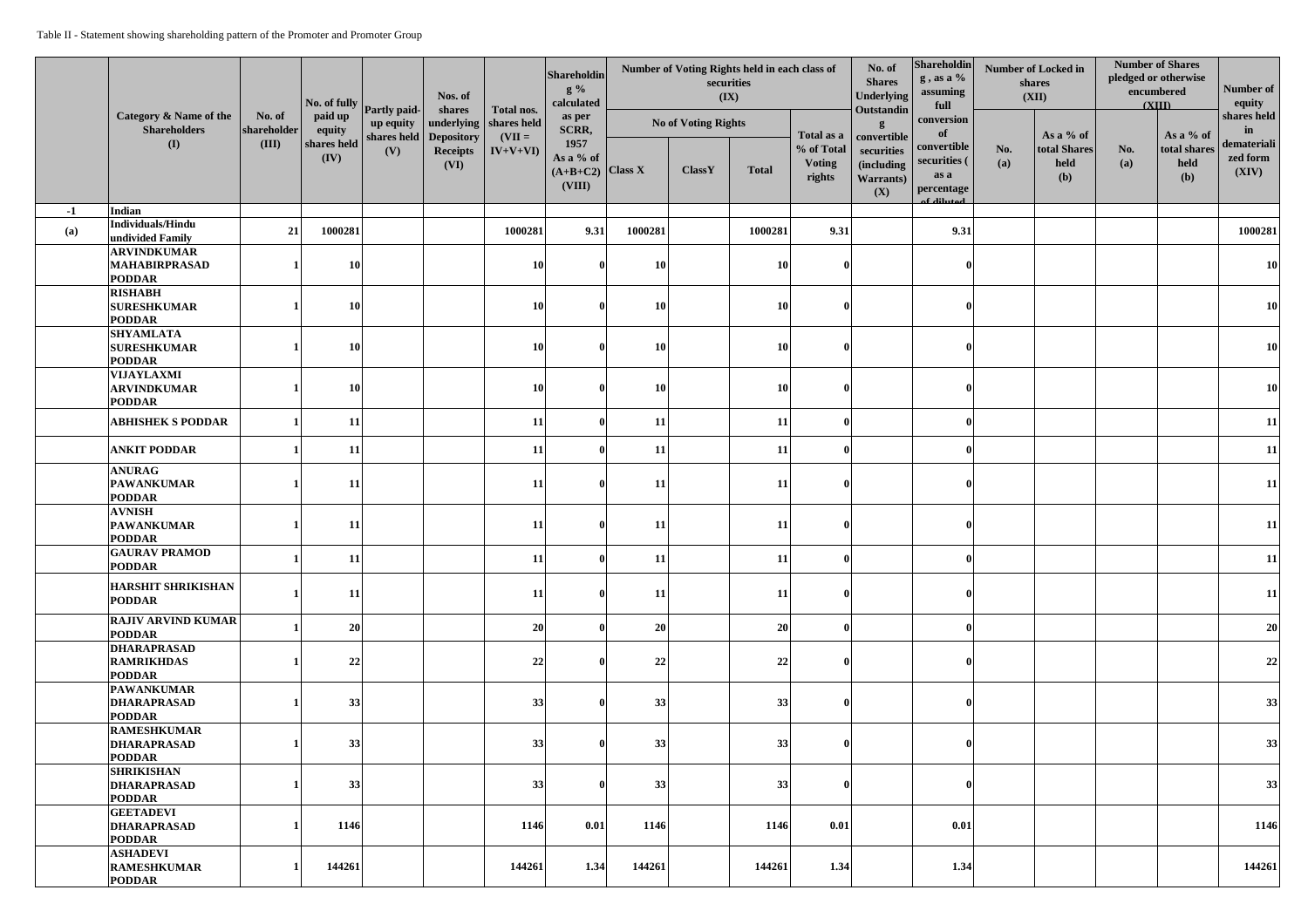|                             | <b>MADHUDEVI</b><br><b>PAWANKUMAR</b><br><b>PODDAR</b>                                                                                                                                                                         |    | 144261  | 144261    | 1.34                | 144261  | 144261  | 1.34  | 1.34  |  |  | 144261  |
|-----------------------------|--------------------------------------------------------------------------------------------------------------------------------------------------------------------------------------------------------------------------------|----|---------|-----------|---------------------|---------|---------|-------|-------|--|--|---------|
|                             | <b>VIBHADEVI</b><br><b>SHRIKISHAN PODDAR</b>                                                                                                                                                                                   |    | 144261  | 144261    | 1.34                | 144261  | 144261  | 1.34  | 1.34  |  |  | 144261  |
|                             | <b>SANGEETA</b><br><b>PRAMODKUMAR</b><br><b>PODDAR</b>                                                                                                                                                                         |    | 144272  | 144272    | 1.34                | 144272  | 144272  | 1.34  | 1.34  |  |  | 144272  |
|                             | <b>KHUSHBOO RAJIV</b><br><b>PODDAR</b>                                                                                                                                                                                         |    | 421833  | 421833    | 3.93                | 421833  | 421833  | 3.93  | 3.93  |  |  | 421833  |
| (b)                         | Central Government/<br><b>State Government(s)</b>                                                                                                                                                                              |    |         |           |                     |         |         |       |       |  |  |         |
| (c)                         | <b>Financial Institutions/</b><br><b>Banks</b>                                                                                                                                                                                 |    |         |           |                     |         |         |       |       |  |  |         |
| (d)                         | Any Other (specify)                                                                                                                                                                                                            | 14 | 5405594 | 5405594   | 50.33               | 5405594 | 5405594 | 50.33 | 50.33 |  |  | 5405594 |
|                             | <b>SPINVESTRADE</b>                                                                                                                                                                                                            |    |         |           |                     |         |         |       |       |  |  |         |
|                             | (INDIA) LIMITED<br><b>SANCHNA TRADING &amp;</b>                                                                                                                                                                                |    |         |           |                     |         |         |       |       |  |  |         |
|                             | FIN. LTD.<br><b>BALGOPAL HOLDING</b>                                                                                                                                                                                           |    |         |           |                     |         |         |       |       |  |  |         |
|                             | <b>&amp; TRADERS LTD</b>                                                                                                                                                                                                       |    |         |           |                     |         |         |       |       |  |  |         |
|                             | <b>PODDAR BROTHERS</b><br><b>INVESTMENT PRIVATE</b>                                                                                                                                                                            |    |         |           |                     |         |         |       |       |  |  |         |
|                             | <b>S P FINANCE AND</b>                                                                                                                                                                                                         |    |         |           |                     |         |         |       |       |  |  |         |
|                             | <b>TRADING LTD</b><br><b>VISHAL FURNISHINGS</b>                                                                                                                                                                                |    |         |           | $\mathbf{0}$        |         |         |       |       |  |  |         |
|                             | <b>LTD</b>                                                                                                                                                                                                                     |    |         |           |                     |         |         |       |       |  |  |         |
|                             | <b>DPP ENTERPRISES LLP</b>                                                                                                                                                                                                     |    | 13      | <b>13</b> | $\mathbf{v}$<br>VI. | 13      | 13      |       | v     |  |  | 13      |
|                             | <b>HSP ENTERPRISES LLP</b>                                                                                                                                                                                                     |    | 13      | 13        | $\vert$ 0           | 13      | 13      |       |       |  |  | 13      |
|                             | PKP ENTERPRISES LLP                                                                                                                                                                                                            |    | 13      | 13        | $\mathbf{0}$        | 13      | 13      |       |       |  |  | 13      |
|                             | <b>VKP ENTERPRISES LLP</b>                                                                                                                                                                                                     |    | 13      | 13        | $\mathbf{0}$        | 13      | 13      |       |       |  |  | 13      |
|                             | <b>GPP ENTERPRISES LLP</b>                                                                                                                                                                                                     |    | 37011   | 37011     | 0.34                | 37011   | 37011   | 0.34  | 0.34  |  |  | 37011   |
|                             | <b>TMP ENTERPRISES LLP</b>                                                                                                                                                                                                     |    | 38902   | 38902     | 0.36                | 38902   | 38902   | 0.36  | 0.36  |  |  | 38902   |
|                             | <b>RAP ENTERPRISES LLP</b>                                                                                                                                                                                                     |    | 2663110 | 2663110   | 24.8                | 2663110 | 2663110 | 24.8  | 24.8  |  |  | 2663110 |
|                             | <b>AKP ENTERPRISES LLP</b>                                                                                                                                                                                                     |    | 2666493 | 2666493   | 24.83               | 2666493 | 2666493 | 24.83 | 24.83 |  |  | 2666493 |
| <b>Sub-Total</b><br>(A)(1)  |                                                                                                                                                                                                                                | 35 | 6405875 | 6405875   | 59.65               | 6405875 | 6405875 | 59.65 | 59.65 |  |  | 6405875 |
| $-2$                        | Foreign                                                                                                                                                                                                                        |    |         |           |                     |         |         |       |       |  |  |         |
| (a)                         | <b>Individuals (NonResident</b><br><b>Individuals/Foreign</b><br>Individuals)                                                                                                                                                  |    |         |           |                     |         |         |       |       |  |  |         |
| (b)                         | Government                                                                                                                                                                                                                     |    |         |           |                     |         |         |       |       |  |  |         |
| (c)<br>( <b>d</b> )         | <b>Institutions</b><br><b>Foreign Portfolio Investor</b>                                                                                                                                                                       |    |         |           |                     |         |         |       |       |  |  |         |
| (e)                         | Any Other (specify)                                                                                                                                                                                                            |    |         |           |                     |         |         |       |       |  |  |         |
| Sub-Total                   |                                                                                                                                                                                                                                |    |         |           |                     |         |         |       |       |  |  |         |
| (A)(2)<br><b>Total</b>      |                                                                                                                                                                                                                                |    |         |           |                     |         |         |       |       |  |  |         |
| <b>Shareholding</b>         |                                                                                                                                                                                                                                |    |         |           |                     |         |         |       |       |  |  |         |
| of Promoter<br>and Promoter |                                                                                                                                                                                                                                | 35 | 6405875 | 6405875   | 59.65               | 6405875 | 6405875 | 59.65 | 59.65 |  |  | 6405875 |
| Group                       |                                                                                                                                                                                                                                |    |         |           |                     |         |         |       |       |  |  |         |
| $(A)=(A)(1)+(A)$<br>)(2)    |                                                                                                                                                                                                                                |    |         |           |                     |         |         |       |       |  |  |         |
|                             |                                                                                                                                                                                                                                |    |         |           |                     |         |         |       |       |  |  |         |
|                             | Details of Shares which remain unclaimed may be given hear along with details such as number of shareholders, outstanding shares held in demat/unclaimed suspense account, voting rights which are frozen etc. Note: (1) PAN w |    |         |           |                     |         |         |       |       |  |  |         |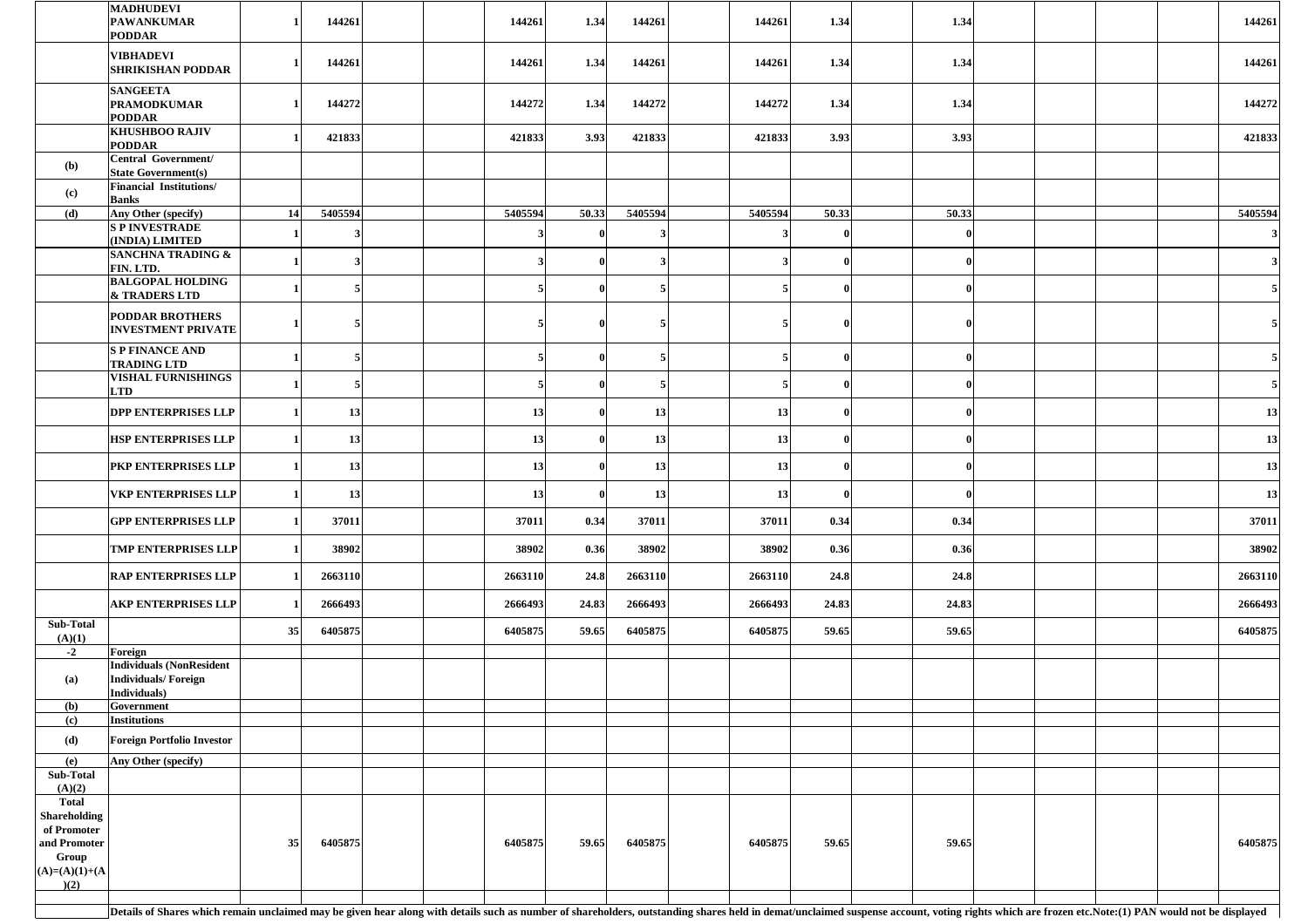**on website of Stock Exchange(s).(2) The term Encumbrance has the same meaning as assigned under regulation 28(3) of SEBI (Substantial Acquisition of Shares and Takeovers) Regulations, 2011.**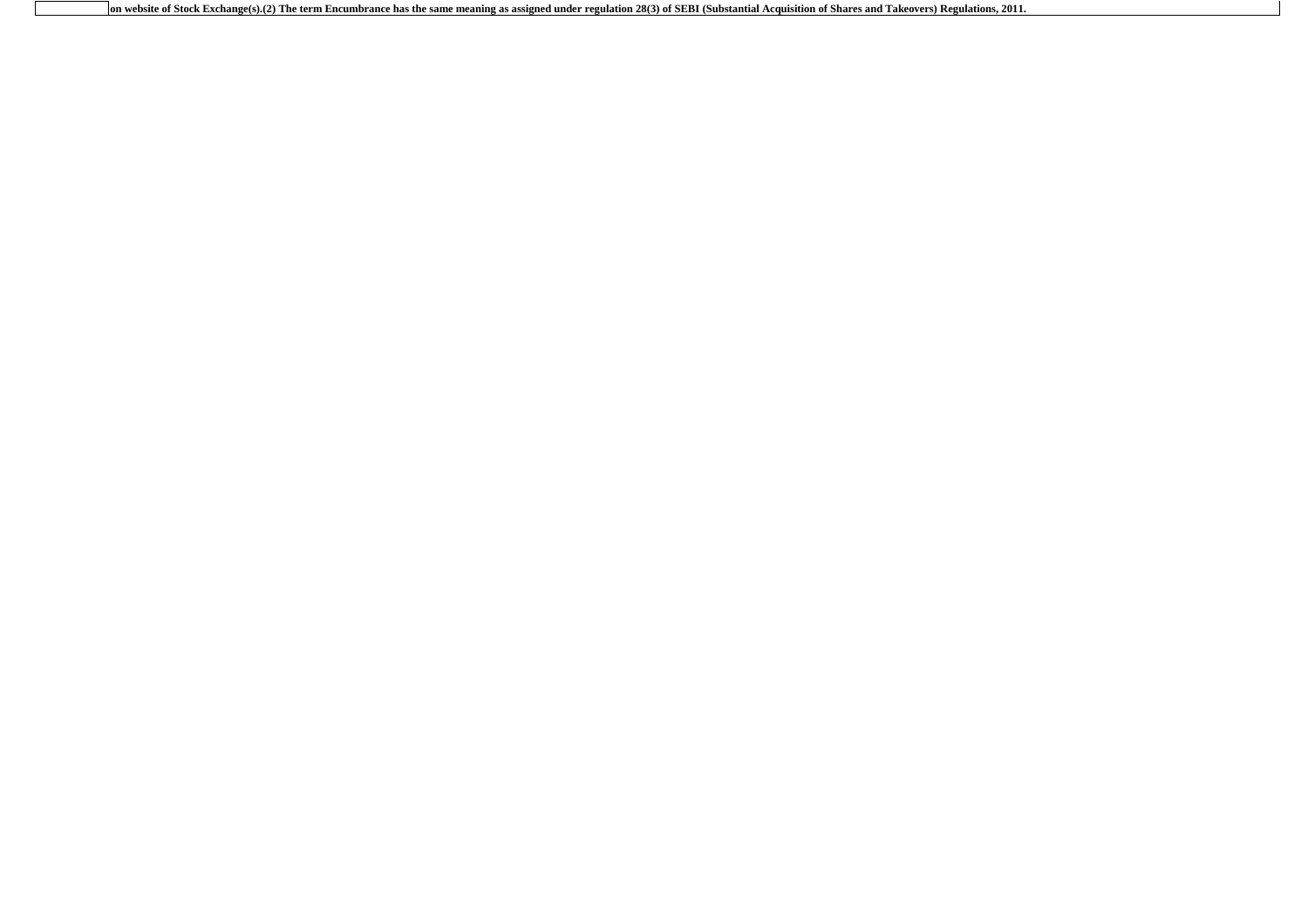|                                                       |                                                                                                                                                                                                                                |                |                                       |                       | Nos. of                                                |                                      | Sharehol<br>ding $\%$<br>calculate                |                   |                            | Number of Voting Rights held in each class of<br>securities<br>(TY) |                                                                        | No. of<br><b>Shares</b><br><b>Jnderlyi</b>         | <b>Sharehol</b><br>ding, as<br>$a\%$                                          | <b>Number of</b><br>(TIT) |                                                         | <b>Number of Shares</b><br>Locked in shares pledged or otherwise<br><i>encumbered</i> |                                                                  |                                            |
|-------------------------------------------------------|--------------------------------------------------------------------------------------------------------------------------------------------------------------------------------------------------------------------------------|----------------|---------------------------------------|-----------------------|--------------------------------------------------------|--------------------------------------|---------------------------------------------------|-------------------|----------------------------|---------------------------------------------------------------------|------------------------------------------------------------------------|----------------------------------------------------|-------------------------------------------------------------------------------|---------------------------|---------------------------------------------------------|---------------------------------------------------------------------------------------|------------------------------------------------------------------|--------------------------------------------|
|                                                       | Category & Name of the Shareholders   shareholde                                                                                                                                                                               | No. of         | No. of fully                          | <b>Partly</b>         | shares<br>paid-up   underlyi                           | Total nos.                           | d as per<br><b>SCRR,</b>                          |                   | <b>No of Voting Rights</b> |                                                                     |                                                                        | ng<br><b>Outstan</b>                               | assuming<br>full                                                              |                           | As a                                                    |                                                                                       |                                                                  | Number of<br>equity shares                 |
|                                                       | (I)                                                                                                                                                                                                                            | (III)          | paid up equity<br>shares held<br>(IV) | equity<br>held<br>(V) | ng<br>shares Deposito<br>ry<br><b>Receipts</b><br>(VI) | shares held<br>$(VII =$<br>$IV+V+VI$ | 1957<br>As a %<br>0t<br>$(A+B+C)$<br>2)<br>(VIII) | <b>Class X</b>    | ClassY                     | <b>Total</b>                                                        | <b>Total as</b><br>$a\%$ of<br><b>Total</b><br><b>Voting</b><br>rights | ding<br>converti<br>ble<br>securitie<br>(includin) | conversio<br>n of<br>convertib<br>le<br>securities<br>$\int$ as a<br>percenta | No.<br>(a)                | $%$ of<br>total<br><b>Share</b><br>s held<br><b>(b)</b> | No.<br>(a)                                                                            | $\frac{1}{2}$ As a %<br>of total<br>shares<br>held<br><b>(b)</b> | held in<br>dematerialized<br>form<br>(XIV) |
| $-1$                                                  | Institutions                                                                                                                                                                                                                   |                |                                       |                       |                                                        |                                      |                                                   |                   |                            |                                                                     |                                                                        |                                                    |                                                                               |                           |                                                         |                                                                                       |                                                                  |                                            |
| (a)                                                   | <b>Mutual Funds</b>                                                                                                                                                                                                            |                |                                       |                       |                                                        |                                      |                                                   |                   |                            |                                                                     |                                                                        |                                                    |                                                                               |                           |                                                         |                                                                                       |                                                                  |                                            |
| <b>(b)</b>                                            | <b>Venture Capital Funds</b>                                                                                                                                                                                                   |                |                                       |                       |                                                        |                                      |                                                   |                   |                            |                                                                     |                                                                        |                                                    |                                                                               |                           |                                                         |                                                                                       |                                                                  |                                            |
| (c)                                                   | <b>Alternate Investment Funds</b>                                                                                                                                                                                              |                |                                       |                       |                                                        |                                      |                                                   |                   |                            |                                                                     |                                                                        |                                                    |                                                                               |                           |                                                         |                                                                                       |                                                                  |                                            |
| (d)                                                   | <b>Foreign Venture Capital Investors</b>                                                                                                                                                                                       |                |                                       |                       |                                                        |                                      |                                                   |                   |                            |                                                                     |                                                                        |                                                    |                                                                               |                           |                                                         |                                                                                       |                                                                  |                                            |
| (e)                                                   | <b>Foreign Portfolio Investors</b>                                                                                                                                                                                             |                | 1666                                  |                       |                                                        | 1666                                 | 0.02                                              | 1666              |                            | 1666                                                                | 0.02                                                                   |                                                    | 0.02                                                                          |                           |                                                         |                                                                                       |                                                                  | 1666                                       |
| (f)                                                   | <b>Financial Institutions/Banks</b>                                                                                                                                                                                            |                | 10458                                 |                       |                                                        | 10458                                | 0.1                                               | 10458             |                            | 10458                                                               | 0.1                                                                    |                                                    | 0.1                                                                           |                           |                                                         |                                                                                       |                                                                  | 10458                                      |
| (g)                                                   | <b>Insurance Companies</b>                                                                                                                                                                                                     |                |                                       |                       |                                                        |                                      |                                                   |                   |                            |                                                                     |                                                                        |                                                    |                                                                               |                           |                                                         |                                                                                       |                                                                  |                                            |
| <b>(h)</b>                                            | <b>Provident Funds/ Pension Funds</b>                                                                                                                                                                                          |                |                                       |                       |                                                        |                                      |                                                   |                   |                            |                                                                     |                                                                        |                                                    |                                                                               |                           |                                                         |                                                                                       |                                                                  |                                            |
| (i)<br>Sub-Total $(B)(1)$                             | Any Other (specify)                                                                                                                                                                                                            |                | 12124                                 |                       |                                                        | 12124                                | 0.11                                              | 12124             |                            | 12124                                                               | 0.11                                                                   |                                                    | 0.11                                                                          |                           |                                                         |                                                                                       |                                                                  | 12124                                      |
|                                                       | <b>Central Government/ State</b>                                                                                                                                                                                               |                |                                       |                       |                                                        |                                      |                                                   |                   |                            |                                                                     |                                                                        |                                                    |                                                                               |                           |                                                         |                                                                                       |                                                                  |                                            |
| $-2$                                                  | <b>Government(s)/ President of India</b>                                                                                                                                                                                       |                |                                       |                       |                                                        |                                      |                                                   |                   |                            |                                                                     |                                                                        |                                                    |                                                                               |                           |                                                         |                                                                                       |                                                                  |                                            |
| Sub-Total $(B)(2)$                                    |                                                                                                                                                                                                                                |                |                                       |                       |                                                        |                                      |                                                   |                   |                            |                                                                     |                                                                        |                                                    |                                                                               |                           |                                                         |                                                                                       |                                                                  |                                            |
| $-3$                                                  | <b>Non-institutions</b>                                                                                                                                                                                                        |                |                                       |                       |                                                        |                                      |                                                   |                   |                            |                                                                     |                                                                        |                                                    |                                                                               |                           |                                                         |                                                                                       |                                                                  |                                            |
| (a(i))                                                | <b>Individuals -</b><br>i.Individual shareholders holding<br>nominal share capital up to Rs. 2 lakhs.                                                                                                                          | 11277          | 2810074                               |                       |                                                        | 2810074                              | 26.16                                             | 2810074           |                            | 2810074                                                             | 26.16                                                                  |                                                    | 26.16                                                                         |                           |                                                         |                                                                                       |                                                                  | 2635893                                    |
| (a(ii))                                               | <b>Individuals -</b><br>ii. Individual shareholders holding<br>nominal share capital in excess of Rs. 2<br>lakhs.                                                                                                              | 1 <sup>1</sup> | 483501                                |                       |                                                        | 483501                               | 4.5                                               | 483501            |                            | 483501                                                              | 4.5                                                                    |                                                    | 4.5                                                                           |                           |                                                         |                                                                                       |                                                                  | 483501                                     |
|                                                       | <b>DEEPAK HARLALKA</b>                                                                                                                                                                                                         |                | 108000                                |                       |                                                        | 108000                               | 1.01                                              | 108000            |                            | 108000                                                              | 1.01                                                                   |                                                    | 1.01                                                                          |                           |                                                         |                                                                                       |                                                                  |                                            |
|                                                       | <b>KISHAN GOPAL MOHTA</b>                                                                                                                                                                                                      |                | 113400                                |                       |                                                        | 113400                               | 1.06                                              | 113400            |                            | 113400                                                              | 1.06                                                                   |                                                    | 1.06                                                                          |                           |                                                         |                                                                                       |                                                                  |                                            |
| (b)                                                   | <b>NBFCs registered with RBI</b>                                                                                                                                                                                               |                | 3200                                  |                       |                                                        | 3200                                 | 0.03                                              | 3200              |                            | 3200                                                                | 0.03                                                                   |                                                    | 0.03                                                                          |                           |                                                         |                                                                                       |                                                                  | 3200                                       |
| (c)                                                   | <b>Employee Trusts</b>                                                                                                                                                                                                         |                |                                       |                       |                                                        |                                      |                                                   |                   |                            |                                                                     |                                                                        |                                                    |                                                                               |                           |                                                         |                                                                                       |                                                                  |                                            |
| (d)                                                   | <b>Overseas Depositories (holding DRs)</b><br>(balancing figure)                                                                                                                                                               |                |                                       |                       |                                                        |                                      |                                                   |                   |                            |                                                                     |                                                                        |                                                    |                                                                               |                           |                                                         |                                                                                       |                                                                  |                                            |
| (e)                                                   | Any Other (specify)                                                                                                                                                                                                            | 904            | 1025070                               |                       |                                                        | 1025070                              | 9.54                                              | 1025070           |                            | 1025070                                                             | 9.54                                                                   |                                                    | 9.54                                                                          |                           |                                                         |                                                                                       |                                                                  | 1024821                                    |
|                                                       | <b>Trusts</b>                                                                                                                                                                                                                  |                |                                       |                       |                                                        |                                      |                                                   |                   |                            |                                                                     |                                                                        |                                                    |                                                                               |                           |                                                         |                                                                                       |                                                                  |                                            |
|                                                       | <b>Overseas Corporate Bodies</b>                                                                                                                                                                                               |                | 50                                    |                       |                                                        | 50                                   |                                                   | 50                |                            | 50                                                                  |                                                                        |                                                    |                                                                               |                           |                                                         |                                                                                       |                                                                  | 50                                         |
|                                                       | <b>Foreign Nationals</b>                                                                                                                                                                                                       |                | 7351                                  |                       |                                                        | 7351                                 | 0.07                                              | 7351              |                            | 7351                                                                | 0.07                                                                   |                                                    | 0.07                                                                          |                           |                                                         |                                                                                       |                                                                  | 7351                                       |
|                                                       | <b>Clearing Members</b>                                                                                                                                                                                                        | 56             | 48412                                 |                       |                                                        | 48412                                | 0.45                                              | 48412             |                            | 48412                                                               | 0.45                                                                   |                                                    | 0.45                                                                          |                           |                                                         |                                                                                       |                                                                  | 48412                                      |
|                                                       | <b>Non-Resident Indian (NRI)</b>                                                                                                                                                                                               | 292            | 66237                                 |                       |                                                        | 66237                                | 0.62                                              | 66237             |                            | 66237                                                               | 0.62                                                                   |                                                    | 0.62                                                                          |                           |                                                         |                                                                                       |                                                                  | 66237                                      |
|                                                       | <b>HUF</b>                                                                                                                                                                                                                     | 341            | 234966                                |                       |                                                        | 234966                               | 2.19                                              | 234966            |                            | 234966                                                              | 2.19                                                                   |                                                    | 2.19                                                                          |                           |                                                         |                                                                                       |                                                                  | 234883                                     |
|                                                       | <b>Bodies Corporate</b>                                                                                                                                                                                                        | 211<br>12193   | 668052<br>4321845                     |                       |                                                        | 668052<br>4321845                    | 6.22<br>40.24                                     | 668052<br>4321845 |                            | 668052<br>4321845                                                   | 6.22<br>40.24                                                          |                                                    | 6.22<br>40.24                                                                 |                           |                                                         |                                                                                       |                                                                  | 667886<br>4147415                          |
| Sub-Total $(B)(3)$<br><b>Total Public</b>             |                                                                                                                                                                                                                                |                |                                       |                       |                                                        |                                      |                                                   |                   |                            |                                                                     |                                                                        |                                                    |                                                                               |                           |                                                         |                                                                                       |                                                                  |                                            |
| <b>Shareholding</b><br>$(B)=(B)(1)+(B)(2)+$<br>(B)(3) |                                                                                                                                                                                                                                | 12197          | 4333969                               |                       |                                                        | 4333969                              | 40.35                                             | 4333969           |                            | 4333969                                                             | 40.35                                                                  |                                                    | 40.35                                                                         |                           |                                                         |                                                                                       |                                                                  | 4159539                                    |
|                                                       |                                                                                                                                                                                                                                |                |                                       |                       |                                                        |                                      |                                                   |                   |                            |                                                                     |                                                                        |                                                    |                                                                               |                           |                                                         |                                                                                       |                                                                  |                                            |
|                                                       | Details of the shareholders acting as persons in Concert including their Shareholding (No. and %):Details of Shares which remain unclaimed may be given hear along with details such as number of shareholders, outstanding sh |                |                                       |                       |                                                        |                                      |                                                   |                   |                            |                                                                     |                                                                        |                                                    |                                                                               |                           |                                                         |                                                                                       |                                                                  |                                            |
|                                                       | demat/unclaimed suspense account, voting rights which are frozen etc.Note:(1) PAN would not be displayed on website of Stock Exchange(s). (2) The above format needs to be disclosed along with the name of following persons: |                |                                       |                       |                                                        |                                      |                                                   |                   |                            |                                                                     |                                                                        |                                                    |                                                                               |                           |                                                         |                                                                                       |                                                                  |                                            |
|                                                       | Institutions holding more than 1% of total number of shares. (3) W.r.t. the information pertaining to Depository Receipts, the same may be disclosed in the respective columns to the extent information available and the bal |                |                                       |                       |                                                        |                                      |                                                   |                   |                            |                                                                     |                                                                        |                                                    |                                                                               |                           |                                                         |                                                                                       |                                                                  |                                            |